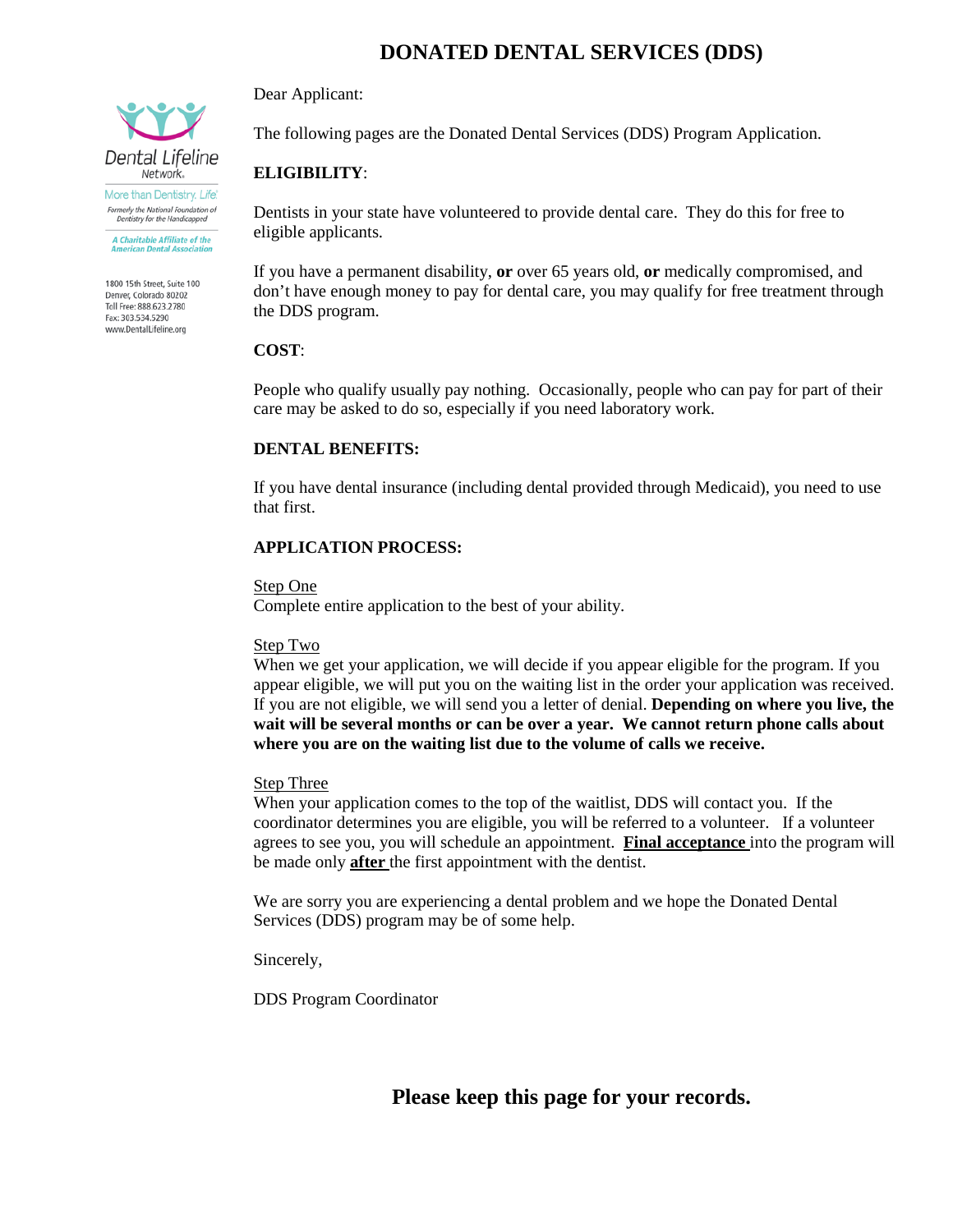# **Frequently Asked Questions and Answers**

# 1. **I have questions about how to fill out the application; who can I call?**

• Do your best to complete as much as you can. Remember to sign page 4 of the application. When you are on top of the waitlist, we will call you to review your application together.

#### **2. How will I know if you received my application?**

• A postcard will be mailed to you within a month of your application being received.

#### **3. How can I find out where I am on the waitlist or how long do I have to wait?**

• I am sorry we are unable to answer this question. The waitlist is based on the number of volunteers in your area and how many people are already waiting for services.

#### **4. I have a dental emergency, can you help?**

• We do not offer emergency treatment. When you become a patient of the program, it could take 4 weeks or longer to find you a dentist.

# **5. How far will I have to travel?**

• We will try to send you to a volunteer who is close to where you live.

#### **6. Where do I send my completed application?**

• The mailing address and fax number are on page one (1) at the top left corner.

#### **7. Who pays the dentists?**

• Dentists are not paid by anyone. They have agreed to donate their time to treat our patients.

# **8. What kind of dental work can I get through the DDS program?**

• The dentist will come up with the treatment plan. The goal is to make sure you are pain-free and able to eat properly.

#### **9. Is there an income limit to get help?**

• The program is here to help people who cannot afford the treatment they need. Each application will be reviewed to decide whether you qualify for dental care. If you believe you cannot afford your dental care, please apply.

# **10. What should I write in the Referral Agency Section?**

• Please give the name of the agency that gave you the application or the name of the agency that you go to for services.

#### **11. What does "Medically Triage" mean?**

• If you check "Yes" to one of the questions on page one  $(1)$  of the application, you could be "medically triage." This means your dental needs may be affecting your health.

#### **12. Who can fill out the Medical Triage form?**

• Please take the Medical Triage form to your treating physician or nurse.

# **13. Can I choose the dentist I go to?**

• No. We match you with a dentist from the program who is located near where you live.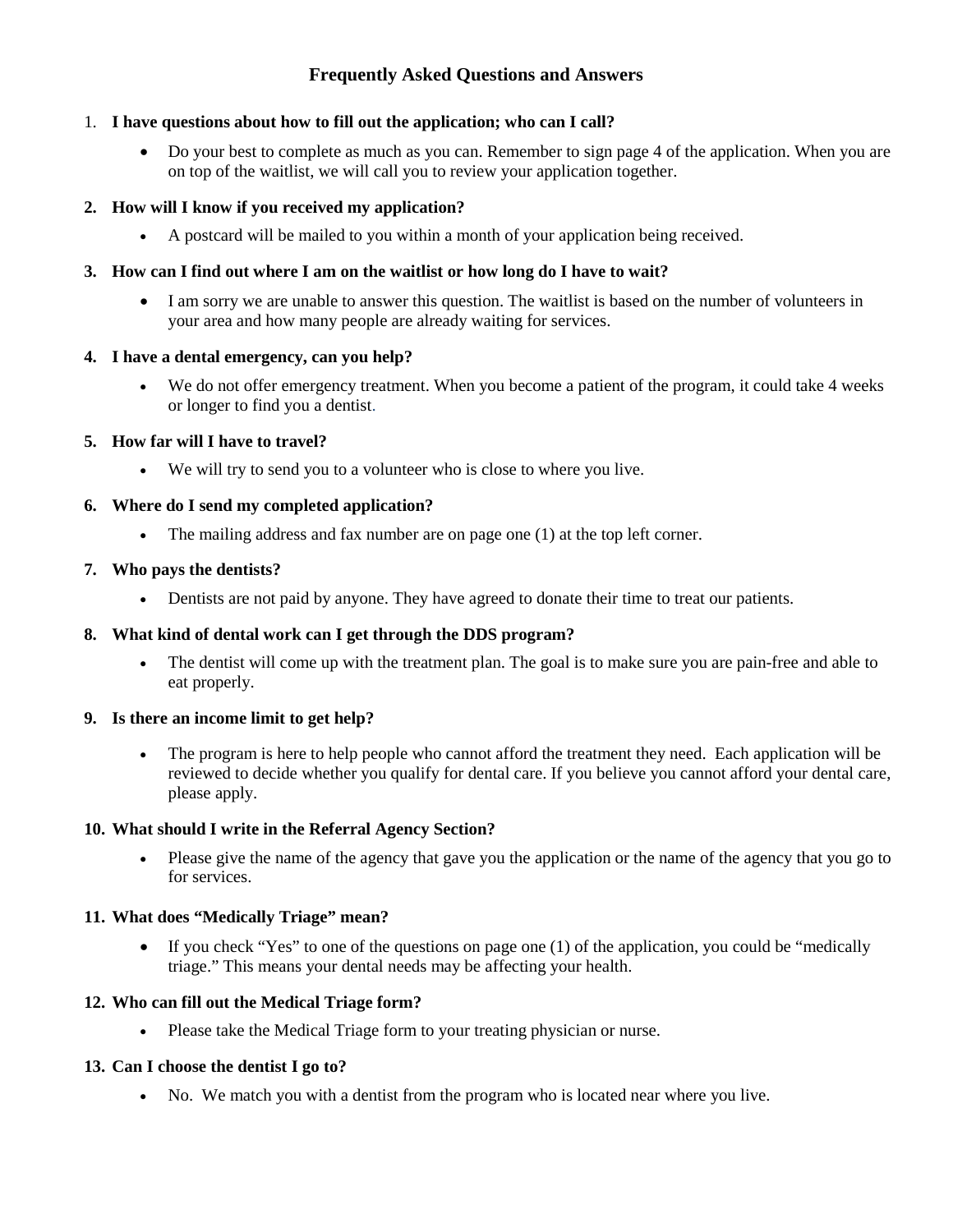| APPLICATION FOR DONATED DENTAL SERVICES (DDS) PROGRAM                                                                                                                                                                          |                                       |             |                                 |                                                                                                                                                                                                                                |                                                  |                                  |
|--------------------------------------------------------------------------------------------------------------------------------------------------------------------------------------------------------------------------------|---------------------------------------|-------------|---------------------------------|--------------------------------------------------------------------------------------------------------------------------------------------------------------------------------------------------------------------------------|--------------------------------------------------|----------------------------------|
| Donated Dental Services (DDS)                                                                                                                                                                                                  | For Internal Use Only:                |             |                                 |                                                                                                                                                                                                                                |                                                  |                                  |
| 1800 15th St. Suite 100                                                                                                                                                                                                        |                                       |             |                                 |                                                                                                                                                                                                                                |                                                  |                                  |
| Denver, CO 80202                                                                                                                                                                                                               | Circle One:                           | $\mathbf C$ | $D \Box$                        | T and the state of the state of the state of the state of the state of the state of the state of the state of the state of the state of the state of the state of the state of the state of the state of the state of the stat |                                                  |                                  |
|                                                                                                                                                                                                                                |                                       |             |                                 |                                                                                                                                                                                                                                |                                                  |                                  |
| <b>APPLICANT INFORMATION</b>                                                                                                                                                                                                   |                                       |             |                                 |                                                                                                                                                                                                                                |                                                  |                                  |
| Name: (home) Phone: (2002) 2012 (home)                                                                                                                                                                                         |                                       |             |                                 |                                                                                                                                                                                                                                |                                                  |                                  |
|                                                                                                                                                                                                                                |                                       |             |                                 |                                                                                                                                                                                                                                |                                                  |                                  |
| City: City: City: City: Cole: County: County: County: County: County: County: County: County: County: County: County: County: County: County: County: County: County: County: County: County: County: County: County: County:  |                                       |             |                                 |                                                                                                                                                                                                                                |                                                  |                                  |
| Email Address: No. 1996. The Second Second Second Second Second Second Second Second Second Second Second Second Second Second Second Second Second Second Second Second Second Second Second Second Second Second Second Seco |                                       |             |                                 |                                                                                                                                                                                                                                |                                                  |                                  |
| Date of birth: Age: Male:                                                                                                                                                                                                      |                                       |             | Female: $\Box$                  |                                                                                                                                                                                                                                | Military Veteran:                                |                                  |
| Marital status: Single Married Divorced Widowed                                                                                                                                                                                |                                       |             |                                 |                                                                                                                                                                                                                                | Separated $\Box$                                 |                                  |
| Contact Person Name (relative, friend, etc.): University of the set of the set of the set of the set of the set of the set of the set of the set of the set of the set of the set of the set of the set of the set of the set  |                                       |             |                                 |                                                                                                                                                                                                                                |                                                  |                                  |
| Phone: (Channel Communication 2) Relationship to you: Relationship to you:                                                                                                                                                     |                                       |             |                                 |                                                                                                                                                                                                                                |                                                  |                                  |
| Have you received services through the DDS program before? Yes $\Box$ No $\Box$ If yes, in which state?                                                                                                                        |                                       |             |                                 |                                                                                                                                                                                                                                |                                                  |                                  |
| How did you hear about the DDS program?                                                                                                                                                                                        |                                       |             |                                 |                                                                                                                                                                                                                                |                                                  |                                  |
| MEDICAL INFORMATION (if you answer yes to any of the questions below please take page 6 of this application to                                                                                                                 |                                       |             |                                 |                                                                                                                                                                                                                                |                                                  |                                  |
| your doctor and have them fill it out. Attach the completed form to your application when you submit it)                                                                                                                       |                                       |             |                                 |                                                                                                                                                                                                                                |                                                  |                                  |
| Do you have an artificial heart valve and/or stent? Yes $\Box$ No $\Box$ Do you have osteoporosis?                                                                                                                             |                                       |             |                                 |                                                                                                                                                                                                                                |                                                  | Yes  <br>$\rm{No}$               |
| Do you receive treatment for heart problems?                                                                                                                                                                                   |                                       |             |                                 |                                                                                                                                                                                                                                | $Yes \t No \t Do you have rheumatoid arthritis?$ | $\overline{N_{O}}$<br>Yes $\Box$ |
| Are you currently on dialysis?                                                                                                                                                                                                 | $Yes \Box No \Box Do you have Lupus?$ |             |                                 |                                                                                                                                                                                                                                |                                                  | Yes  <br>No                      |
| Do you have a current dental infection?                                                                                                                                                                                        | $Yes$                                 |             |                                 |                                                                                                                                                                                                                                | No $\Box$ Do you have Multiple Sclerosis?        | No<br>Yes                        |
| Have you ever had an organ transplant?                                                                                                                                                                                         | $Yes$                                 |             | No $\Box$ Do you take Clozaril? |                                                                                                                                                                                                                                |                                                  | Yes<br>No                        |
| Are you currently being treated for cancer?                                                                                                                                                                                    |                                       |             |                                 |                                                                                                                                                                                                                                | $Yes \t\t No \t\t Do you have Crohn's disease?$  | Yes<br>No.                       |
| Do you have an artificial joint or other orthopedic hardware?                                                                                                                                                                  |                                       |             |                                 |                                                                                                                                                                                                                                |                                                  | Yes<br>No                        |
| Have you taken any of the following medications; Boniva, Prolia, Fosamax, Reclast, Actonel, Interferon? Yes                                                                                                                    |                                       |             |                                 |                                                                                                                                                                                                                                |                                                  | No                               |
| Major Disabilities or Health Problems (if your health problem is listed above please explain all in as much detail as                                                                                                          |                                       |             |                                 |                                                                                                                                                                                                                                |                                                  |                                  |
| possible, also include health problems not listed above):                                                                                                                                                                      |                                       |             |                                 |                                                                                                                                                                                                                                |                                                  |                                  |
|                                                                                                                                                                                                                                |                                       |             |                                 |                                                                                                                                                                                                                                |                                                  |                                  |
|                                                                                                                                                                                                                                |                                       |             |                                 |                                                                                                                                                                                                                                |                                                  |                                  |
|                                                                                                                                                                                                                                |                                       |             |                                 |                                                                                                                                                                                                                                |                                                  |                                  |
|                                                                                                                                                                                                                                |                                       |             |                                 |                                                                                                                                                                                                                                |                                                  |                                  |
|                                                                                                                                                                                                                                |                                       |             |                                 |                                                                                                                                                                                                                                |                                                  |                                  |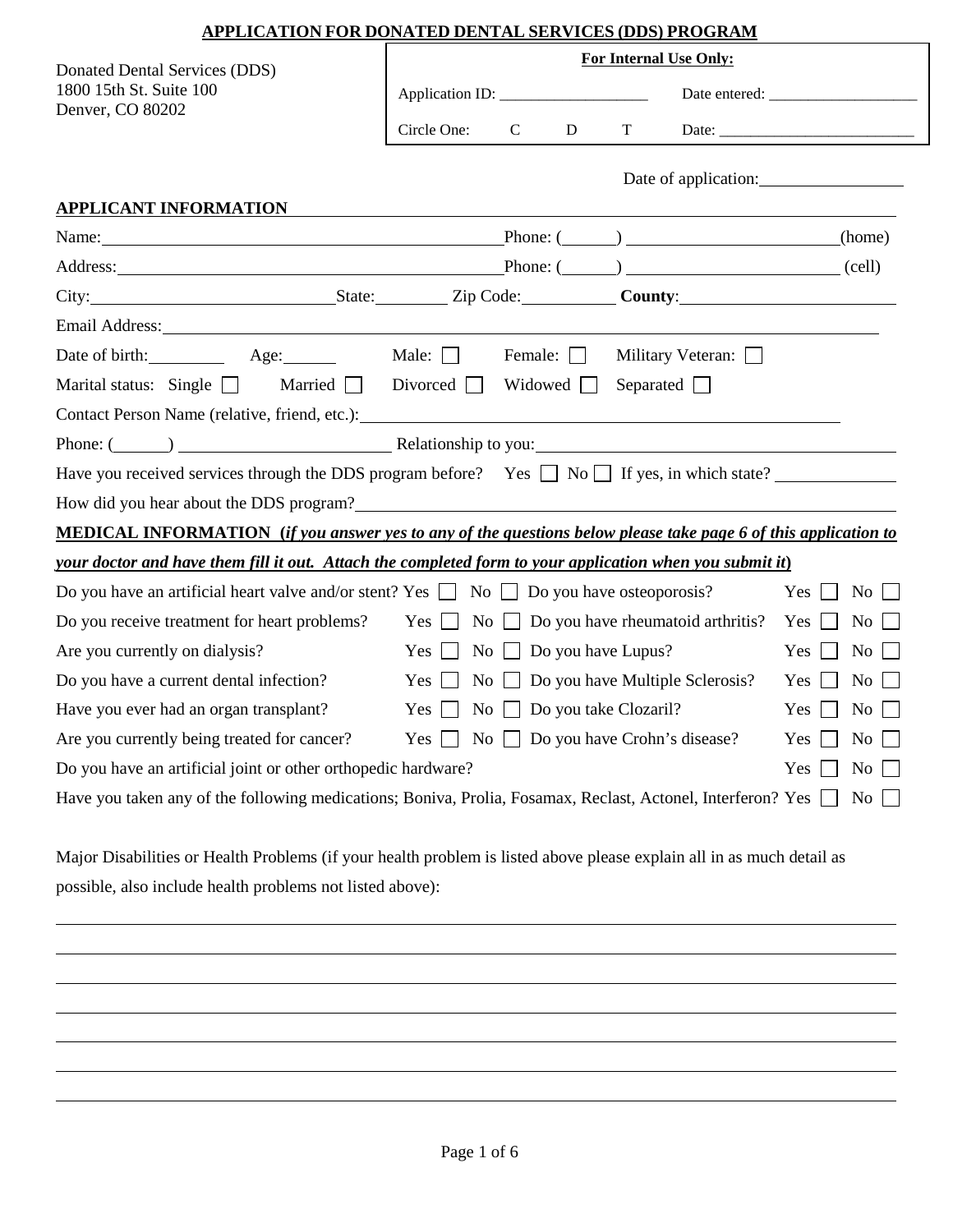| Primary Physician's name:                                                                                                                                                                                                      |                      |                                                                                                                                                                                                                                                                                                 |                   |
|--------------------------------------------------------------------------------------------------------------------------------------------------------------------------------------------------------------------------------|----------------------|-------------------------------------------------------------------------------------------------------------------------------------------------------------------------------------------------------------------------------------------------------------------------------------------------|-------------------|
| Phone: $\qquad \qquad$                                                                                                                                                                                                         | Fax: $($             |                                                                                                                                                                                                                                                                                                 |                   |
| Cane: $\Box$<br>Do you use a: Wheelchair: $\Box$                                                                                                                                                                               | Walker:<br>$\sim$    | Scooter:                                                                                                                                                                                                                                                                                        |                   |
| Do you require wheelchair access?<br>Yes: $\Box$                                                                                                                                                                               | No: $\vert \ \vert$  |                                                                                                                                                                                                                                                                                                 |                   |
| <b>DENTAL INFORMATION</b>                                                                                                                                                                                                      |                      |                                                                                                                                                                                                                                                                                                 |                   |
|                                                                                                                                                                                                                                |                      |                                                                                                                                                                                                                                                                                                 |                   |
| How many natural teeth do you have remaining? # of Upper Teeth: ________# of Lower Teeth: _________                                                                                                                            |                      |                                                                                                                                                                                                                                                                                                 |                   |
| Name of last dentist: Phone: (2008)                                                                                                                                                                                            |                      |                                                                                                                                                                                                                                                                                                 |                   |
|                                                                                                                                                                                                                                |                      |                                                                                                                                                                                                                                                                                                 |                   |
|                                                                                                                                                                                                                                |                      |                                                                                                                                                                                                                                                                                                 |                   |
| Please list other cities or how far you are willing to travel in order to get dental treatment:                                                                                                                                |                      |                                                                                                                                                                                                                                                                                                 |                   |
|                                                                                                                                                                                                                                |                      |                                                                                                                                                                                                                                                                                                 |                   |
|                                                                                                                                                                                                                                |                      |                                                                                                                                                                                                                                                                                                 |                   |
| <b>REFERRING AGENCY or AGENCY THROUGH WHICH YOU RECEIVE SERVICES</b>                                                                                                                                                           |                      |                                                                                                                                                                                                                                                                                                 |                   |
| Agency name: New York Changes and Second Changes and Second Changes and Second Changes and Second Changes and Second Changes and Second Changes and Second Changes and Second Changes and Second Changes and Second Changes an |                      |                                                                                                                                                                                                                                                                                                 |                   |
|                                                                                                                                                                                                                                |                      | $\text{Phone: } (\_\_)$                                                                                                                                                                                                                                                                         |                   |
| Address: 1000 million and the contract of the contract of the contract of the contract of the contract of the contract of the contract of the contract of the contract of the contract of the contract of the contract of the  |                      | $-Fax: ($ and $\qquad)$ and $\qquad$ and $\qquad$ and $\qquad$ and $\qquad$ and $\qquad$ and $\qquad$ and $\qquad$ and $\qquad$ and $\qquad$ and $\qquad$ and $\qquad$ and $\qquad$ and $\qquad$ and $\qquad$ and $\qquad$ and $\qquad$ and $\qquad$ and $\qquad$ and $\qquad$ and $\qquad$ and |                   |
| City:                                                                                                                                                                                                                          |                      | State: State:                                                                                                                                                                                                                                                                                   | $\overline{Zip:}$ |
| <b>HOUSEHOLD FINANCIAL INFORMATION_</b>                                                                                                                                                                                        |                      |                                                                                                                                                                                                                                                                                                 |                   |
| Number of people in your household:                                                                                                                                                                                            |                      |                                                                                                                                                                                                                                                                                                 |                   |
| Name of each person in the household:<br>Age:                                                                                                                                                                                  | Relationship to you: | <b>Monthly Income:</b>                                                                                                                                                                                                                                                                          |                   |
|                                                                                                                                                                                                                                |                      |                                                                                                                                                                                                                                                                                                 |                   |
|                                                                                                                                                                                                                                |                      |                                                                                                                                                                                                                                                                                                 |                   |
|                                                                                                                                                                                                                                |                      |                                                                                                                                                                                                                                                                                                 |                   |
|                                                                                                                                                                                                                                |                      |                                                                                                                                                                                                                                                                                                 |                   |
| <b>MONTHLY HOUSEHOLD INCOME:</b>                                                                                                                                                                                               |                      |                                                                                                                                                                                                                                                                                                 |                   |
| Are you able to work? Yes: $\Box$<br>No: $\Box$                                                                                                                                                                                |                      |                                                                                                                                                                                                                                                                                                 |                   |
| If no, please explain why:                                                                                                                                                                                                     |                      |                                                                                                                                                                                                                                                                                                 |                   |
| If you are employed, place of employment:                                                                                                                                                                                      |                      |                                                                                                                                                                                                                                                                                                 |                   |
| Your monthly employment income: \$                                                                                                                                                                                             |                      |                                                                                                                                                                                                                                                                                                 |                   |
| Is your spouse/significant other employed? Yes: $\Box$                                                                                                                                                                         | No: $\Box$           |                                                                                                                                                                                                                                                                                                 |                   |
| If no, please explain why:                                                                                                                                                                                                     |                      |                                                                                                                                                                                                                                                                                                 |                   |
|                                                                                                                                                                                                                                |                      |                                                                                                                                                                                                                                                                                                 |                   |
| Spouse's/significant other's monthly employment income: \$                                                                                                                                                                     |                      |                                                                                                                                                                                                                                                                                                 |                   |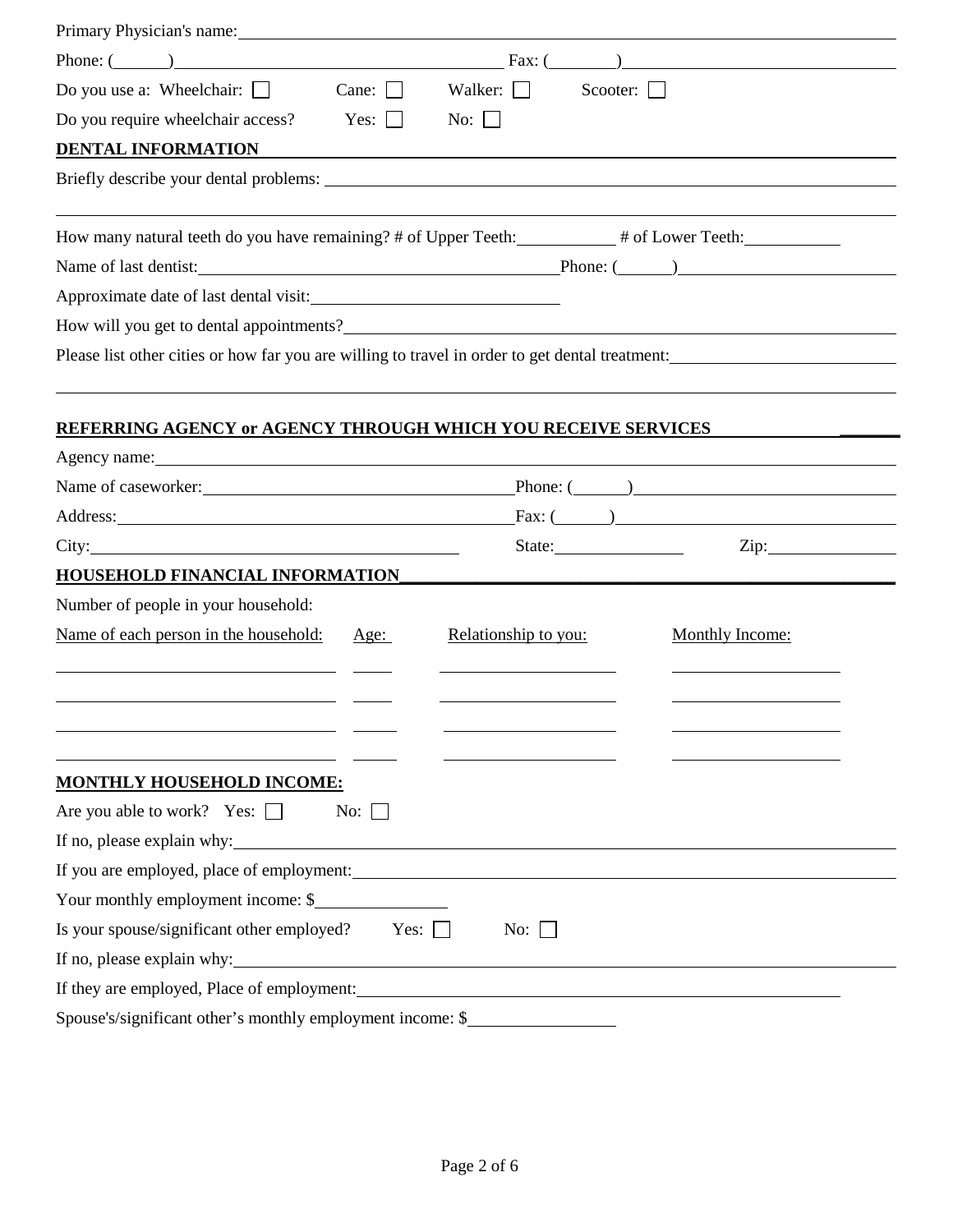| <b>FINANCIAL ASSISTANCE:</b>                                                                                                                                                                                                   | Monthly amount:                                                                                                                       | Year benefit began:                                                                                                  |  |  |
|--------------------------------------------------------------------------------------------------------------------------------------------------------------------------------------------------------------------------------|---------------------------------------------------------------------------------------------------------------------------------------|----------------------------------------------------------------------------------------------------------------------|--|--|
| SSI or SSDI Payments:                                                                                                                                                                                                          | $\mathbb{S}^-$                                                                                                                        |                                                                                                                      |  |  |
| Social Security (retirement):                                                                                                                                                                                                  |                                                                                                                                       | <u> The Communication of the Communication</u>                                                                       |  |  |
| Unemployment/Workers Compensation:                                                                                                                                                                                             |                                                                                                                                       |                                                                                                                      |  |  |
| Temporary assistance to needy families (TANF):                                                                                                                                                                                 | \$                                                                                                                                    | <u> 1989 - Johann John Harry Harry Harry Harry Harry Harry Harry Harry Harry Harry Harry Harry Harry Harry Harry</u> |  |  |
| Other Public Assistance:                                                                                                                                                                                                       |                                                                                                                                       |                                                                                                                      |  |  |
| <b>Total Monthly Household Income:</b>                                                                                                                                                                                         | $\frac{1}{2}$<br><u> 1980 - Jan Stein Stein Stein Stein Stein Stein Stein Stein Stein Stein Stein Stein Stein Stein Stein Stein S</u> |                                                                                                                      |  |  |
| If you are not receiving disability, have you ever applied?                                                                                                                                                                    | Yes: $\vert$ $\vert$<br>No: $\Box$                                                                                                    |                                                                                                                      |  |  |
| Total value of savings: \$                                                                                                                                                                                                     |                                                                                                                                       |                                                                                                                      |  |  |
| Pension:<br>$\mathbb{S}^-$                                                                                                                                                                                                     |                                                                                                                                       |                                                                                                                      |  |  |
|                                                                                                                                                                                                                                |                                                                                                                                       |                                                                                                                      |  |  |
| Total value of investments/assets: \$                                                                                                                                                                                          |                                                                                                                                       |                                                                                                                      |  |  |
| Do you receive Food Stamps?<br>Yes: $\vert \ \vert$                                                                                                                                                                            | No: $\Box$                                                                                                                            | Monthly amount: \$                                                                                                   |  |  |
| Do you receive Medicaid benefits?<br>Yes: $\Box$                                                                                                                                                                               | No: $\vert \ \vert$                                                                                                                   | Medicaid #:                                                                                                          |  |  |
| Do you receive Medicare benefits?<br>Yes: $\Box$                                                                                                                                                                               | No: $\Box$                                                                                                                            |                                                                                                                      |  |  |
| Do you have a Medicare Advantage Plan?<br>Yes: $\vert \ \vert$                                                                                                                                                                 | No:                                                                                                                                   |                                                                                                                      |  |  |
| Do you have dental insurance?<br>Yes: $\Box$                                                                                                                                                                                   | $\overline{N_{0}}$ :                                                                                                                  |                                                                                                                      |  |  |
| <b>MONTHLY HOUSEHOLD EXPENSES:</b>                                                                                                                                                                                             |                                                                                                                                       |                                                                                                                      |  |  |
| Housing: $\frac{1}{2}$<br>Own: $\Box$ Rent: $\Box$                                                                                                                                                                             |                                                                                                                                       |                                                                                                                      |  |  |
| Food (not including Food Stamps): \$ Utilities: \$ Phone: \$ Phone: \$                                                                                                                                                         |                                                                                                                                       |                                                                                                                      |  |  |
| Cable/Internet: \$_____________ Credit card/Loan payments: \$____________ Medications/Medical Costs: \$_________                                                                                                               |                                                                                                                                       |                                                                                                                      |  |  |
|                                                                                                                                                                                                                                |                                                                                                                                       |                                                                                                                      |  |  |
| Is there a car in the household? Yes: $\Box$ No: $\Box$                                                                                                                                                                        |                                                                                                                                       |                                                                                                                      |  |  |
| If yes, make:<br>model:                                                                                                                                                                                                        | year of car:                                                                                                                          |                                                                                                                      |  |  |
|                                                                                                                                                                                                                                |                                                                                                                                       |                                                                                                                      |  |  |
|                                                                                                                                                                                                                                |                                                                                                                                       |                                                                                                                      |  |  |
| Total Monthly Household Expenses: \$                                                                                                                                                                                           |                                                                                                                                       |                                                                                                                      |  |  |
| Are any family members able to contribute to costs of your dental treatment? Yes: $\Box$                                                                                                                                       |                                                                                                                                       | No: $\Box$                                                                                                           |  |  |
| If yes, please explain: 100 million and the set of the set of the set of the set of the set of the set of the set of the set of the set of the set of the set of the set of the set of the set of the set of the set of the se |                                                                                                                                       |                                                                                                                      |  |  |
| Are any other sources available to help pay for dental care                                                                                                                                                                    |                                                                                                                                       |                                                                                                                      |  |  |
| (i.e. churches, service organizations, other agencies, etc.)? Yes: $\Box$<br>No: $\vert$ $\vert$                                                                                                                               |                                                                                                                                       |                                                                                                                      |  |  |
|                                                                                                                                                                                                                                |                                                                                                                                       |                                                                                                                      |  |  |
|                                                                                                                                                                                                                                |                                                                                                                                       |                                                                                                                      |  |  |

# **ADDITIONAL INFORMATION:**

 $\overline{a}$ 

Use this space to elaborate on any information not sufficiently explained in other areas: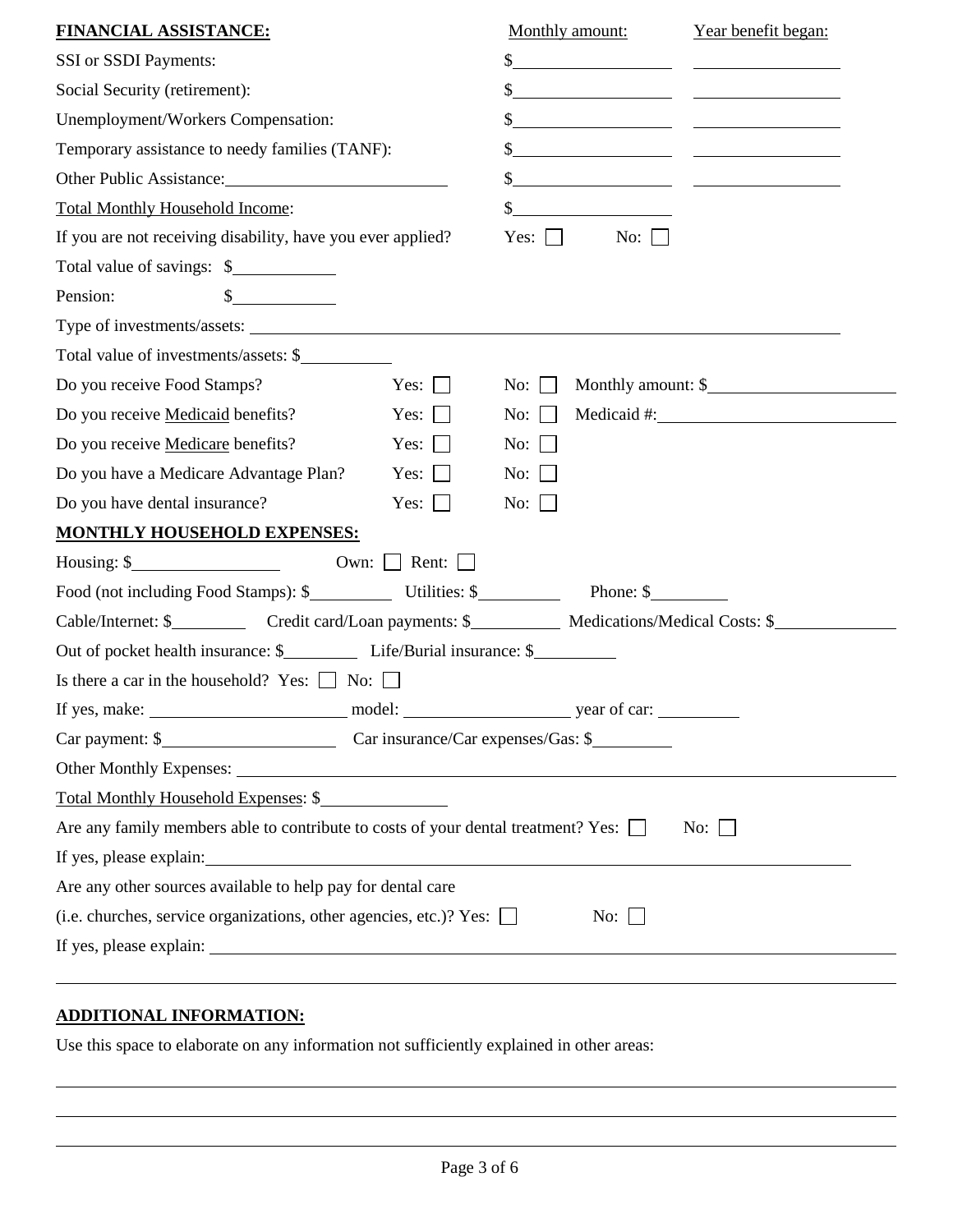# **AGREEMENT**

# **Please read the following statements**

# **If you understand and agree to the conditions please sign and date the form below**

# **Agreement – Release of Information**

- a) I understand that I will need to provide personal information that includes but, is not limited to medical, dental, and financial condition. I authorize the DDS program to obtain information from, and share information with my physician(s), dentist(s), contact people I listed, and/or government or private agencies in order to determine my eligibility for the DDS program.
- b) I understand information provided by me or others as noted above may be given only to the volunteers involved in my treatment and will be held confidential. I authorize the DDS program to share information with and obtain information about me with one or more dentist(s) volunteering in the DDS program.
- c) I understand if my disability is AIDS or HIV related, I authorize the DDS program and Dental Lifeline Network Idaho to release information about my AIDS or HIV-related medical condition to one or more volunteer dentists in the DDS program and hold Dental Lifeline Network • Idaho harmless for doing so.
- d) I also understand that I have a right to revoke this consent at any time except to the extent that the person who is to make the disclosure has already acted in reliance on it. Furthermore, this consent will expire at either the termination or completion of my treatment through the DDS program.

# **Eligibility & Treatment Understanding**

- a) I realize that my application to the DDS program does not assure I will be referred for an examination or that I will be accepted as a patient following an examination. I understand that Dental Lifeline Network • Idaho, which coordinates the DDS program, will determine whether I am eligible for the program and, if so, will try to refer me to a participating volunteer dentist. I further understand that the dentist, not the organization, is solely responsible for diagnosis and any possible treatment that I might receive for my dental needs.
- b) I understand that the dentist(s) has volunteered to treat my existing dental condition only and is not obligated to provide donated care in the future or to maintain me as a patient.
- c) I understand that a volunteer dentist in the DDS program may discontinue providing services to me at any time upon reasonable notice provided to me. I understand that, after receiving such notice, I am responsible for obtaining the services of an alternate dentist. I also understand that the Dental Lifeline Network • Idaho has no responsibility to assist me in obtaining the services of an alternate dentist.

# **My Responsibilities**

- a) I agree to find and obtain reliable transportation to and from all dental appointments. Also, I agree to arrive on time to all of my appointments and will make every effort to arrive 15 minutes early prior to the time of my appointment.
- b) I agree to keep all appointments unless I have a serious emergency and rescheduling is unavoidable. If I have an emergency and I am unable to keep an appointment, I will follow the dentist's policy regarding cancellation and call the dentist's office to cancel my appointment at least 24-48 hours in advance. I understand that if I miss an appointment without calling in advance or reschedule or cancel more than one appointment, I may be terminated from the DDS program.
- c) I shall not ask the DDS volunteer dentist for pain medication and understand that medications will only be supplied or prescribed to me by the dentist when it is absolutely necessary and at their discretion and at the dentist's discretion.

# **To the best of my knowledge, the information provided in this application is a full and accurate disclosure of my current physical, medical, and financial status and I agree to the terms and conditions stated above:**

Signature of client or client's guardian (if applicable):

Printed name of client: Date: / /

*This form must be signed and dated prior to acceptance into the DDS program* Page 4 of 6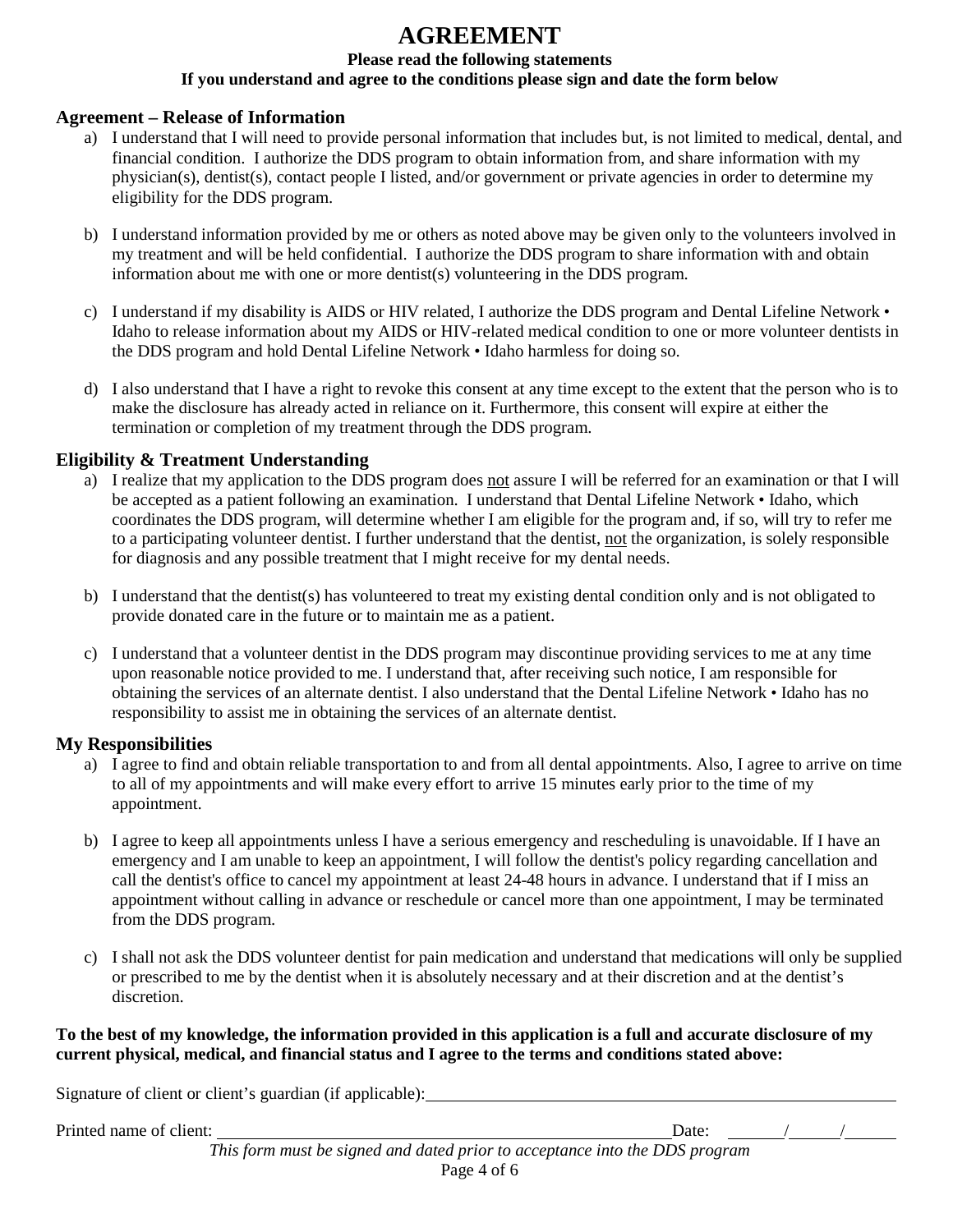

# **Photo and Information Consent Form (Optional)**

I authorize Dental Lifeline Network • Idaho to use my name, information, statements, or photograph for public relations purposes, and to attribute my statements to me as an expression of my personal experience. I understand that this information may be used in dental journals, website(s), media articles, advertisements or other marketing materials that promote the programs of the organization and encourage involvement from dental professionals and funders. I also agree that no material needs to be submitted to me for any further approval, and I give the organization the right to copyright such material if necessary. I understand that if I don't grant this permission, it will not affect my eligibility for receiving services through Donated Dental Services (DDS).

| Signature of client: | zale |
|----------------------|------|
|                      |      |

Signature of client's guardian (if applicable): Date: